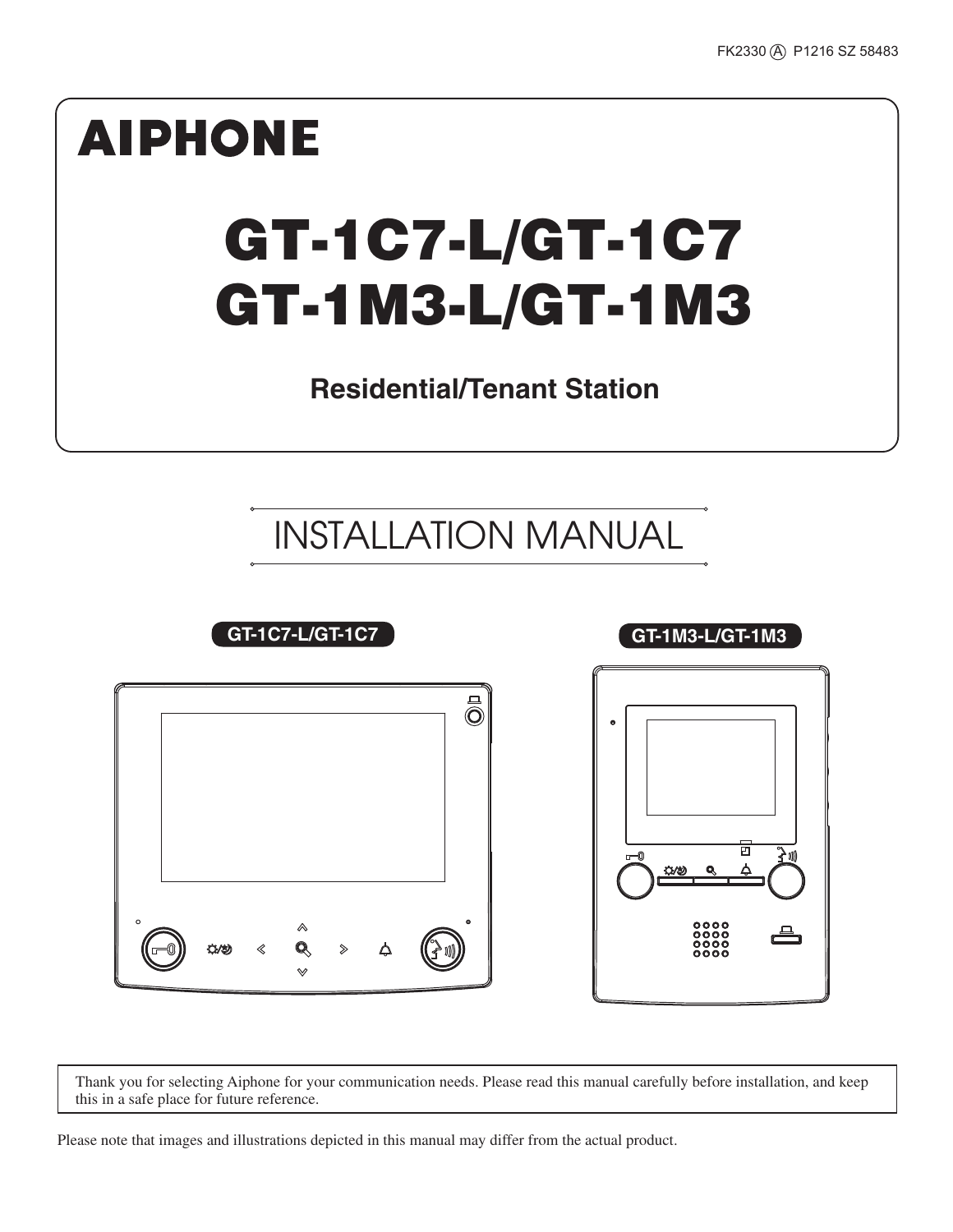## **PRECAUTIONS**



#### **WARNING**

#### **(Negligence could result in death or serious injury.)**

- 1. Do not dismantle or alter the unit. Fire or electric shock could result.
- 2. Keep the unit away from water or any other liquid. Fire or electric shock could result.
- 3. Do not remove the power supply plug with wet hands. Electric shock could result.
- 4. Do not put any metal or flammable material into the unit through the openings. Fire or electric shock could result.
- $\Diamond$  5. High voltage is present internally. Do not open the case. Electric shock could result.
- 6. Do not connect any terminal on the unit to an AC power line. Fire or electric shock could result.

#### **ACAUTION (Negligence could result in injury or damage to property.)**

- 1. Before turning on power, make sure wires are not crossed or shorted. If not, fire or electric shock could result.
- $\Diamond$  2. Do not install or make any wire terminations while power supply is plugged in. It can cause electrical shock or damage to the unit.
- $\Diamond$  3. Do not place or install the unit in the locations subject to frequent vibration or impact. If the unit falls, injury to people or damage to the unit could result.
- 4. When mounting the unit on a wall, install the unit in a convenient location, but not where it could be jarred or bumped. Injury could result.
- 5. Do not alter or change the wall-mounting area of the unit. This could result in injury if the unit falls or if something comes in contact with the unit.
- 6. Do not apply force to LCD. Damage or injury could result.
- $\Diamond$  7. If the LCD is punctured, do not allow skin contact with the liquid crystal inside. Inflammation could result.
	- \* If liquid crystal is ingested, immediately gargle with water and seek medical attention.
	- \* If contact with the eyes or skin occurs, clean with pure water and seek medical attention.
- $\Diamond$  8. Do not install the unit in any of the following locations. Fire, electric shock, or unit trouble could result.
	- \* Places under direct sunlight or places near heating equipment, boiler that varies in temperature.
	- \* Places where dust, oil, chemicals or hydrogen sulfide are present.
	- \* Places where moisture and humidity extremes are present, such as bathrooms, cellars, greenhouses, etc.
	- \* Places where the temperature is quite low, such as inside refrigerated area or in front of an air conditioner.
	- \* Places where steam or smoke (near heating or cooking surfaces).
	- \* Where noise generating devices such as dimmer switches or inverter electrical appliances are close by.
	- \* Locations where extremely powerful electric fields are present.
- 9. For power supply, use Aiphone power supply model or model specified for use with system. If non-specified product is used, fire or malfunction could result.

#### **General Precautions**

- 1. All the units are designed for indoor use only. Do not use outdoors.
- 2. The unit turns inoperative during power failure.
- 3. In areas where broadcasting station antennas are close by, intercom system may be affected by radio frequency interference. 4. Keep the intercom wires more than 30cm (12") away from AC 100-240V
- wiriing. AC induced noise and malfunction could result.
- 5. Keep the unit more than 1 m (3.3') away from radio or TV sets.
- 6. Keep residential/tenant station more than 20cm (7-7/8") away from other radio equipment, for example floor heating controller, wireless router or cordless telephone, etc. It may cause unwanted noise and video distortion.
- 7. If a strong light shines on the main unit screen, the picture will turn white or only silhouettes will be visible. But this is not a unit malfunction.
- 8. As to other manufacturer's devices (such as sensor, detectors, door releases) used with this system, comply with the Specifications and Warranty conditions that the manufacturers or venders present.
- 9. The LCD panel is manufactured with high precision techniques, there are pixel miss and always turn on in some part, but it is not malfunction. Please be aware of this in advance.
- 10. Using a mobile phone or professional-use radio equipment such as walkietalkie close to the system may cause a malfunction.
- 11. Environmental sound around the unit may hinder clear communication, but this is not a malfunction.
- 12. This product, providing door release, should not be used as a crime prevention device.

#### **Notice**

- We will under no conditions be liable for damage that occurs due to the inability to communicate due to malfunctions, problems, or operational errors in this product.
- We will under no conditions be liable for any damages or losses resulting from this product's contents or specifications.
- This manual was created by Aiphone Co., Ltd., all rights reserved. Copying a part of or this entire manual without prior permission from Aiphone Co., Ltd. is strictly forbidden.
- Please note that images and illustrations depicted in this manual may differ from the actual product.
- Please note that this manual may be revised or changed without prior notice.
- Please note that product specifications may be changed for the sake of improvement without prior notice.
- This system is not intended for life support or crime prevention. It is a supplementary means of conveying information. Aiphone will under no conditions be liable for loss of life or property which occurs while the system is being operated.

#### **IMPORTANT**

Only images captured by the models of entrance stations or cameras listed in the table below are displayed on the GT-1C7-L/GT-1C7 properly. Before installation, check the models of entrance stations or cameras to be used in the system.

| <b>Model</b>   | <b>Product category</b>                    |  |
|----------------|--------------------------------------------|--|
| <b>GT-DMA</b>  | Entrance station with camera & name scroll |  |
| <b>GT-DMVA</b> | Entrance station with camera & name scroll |  |
| <b>GT-VAA</b>  | l Camera module                            |  |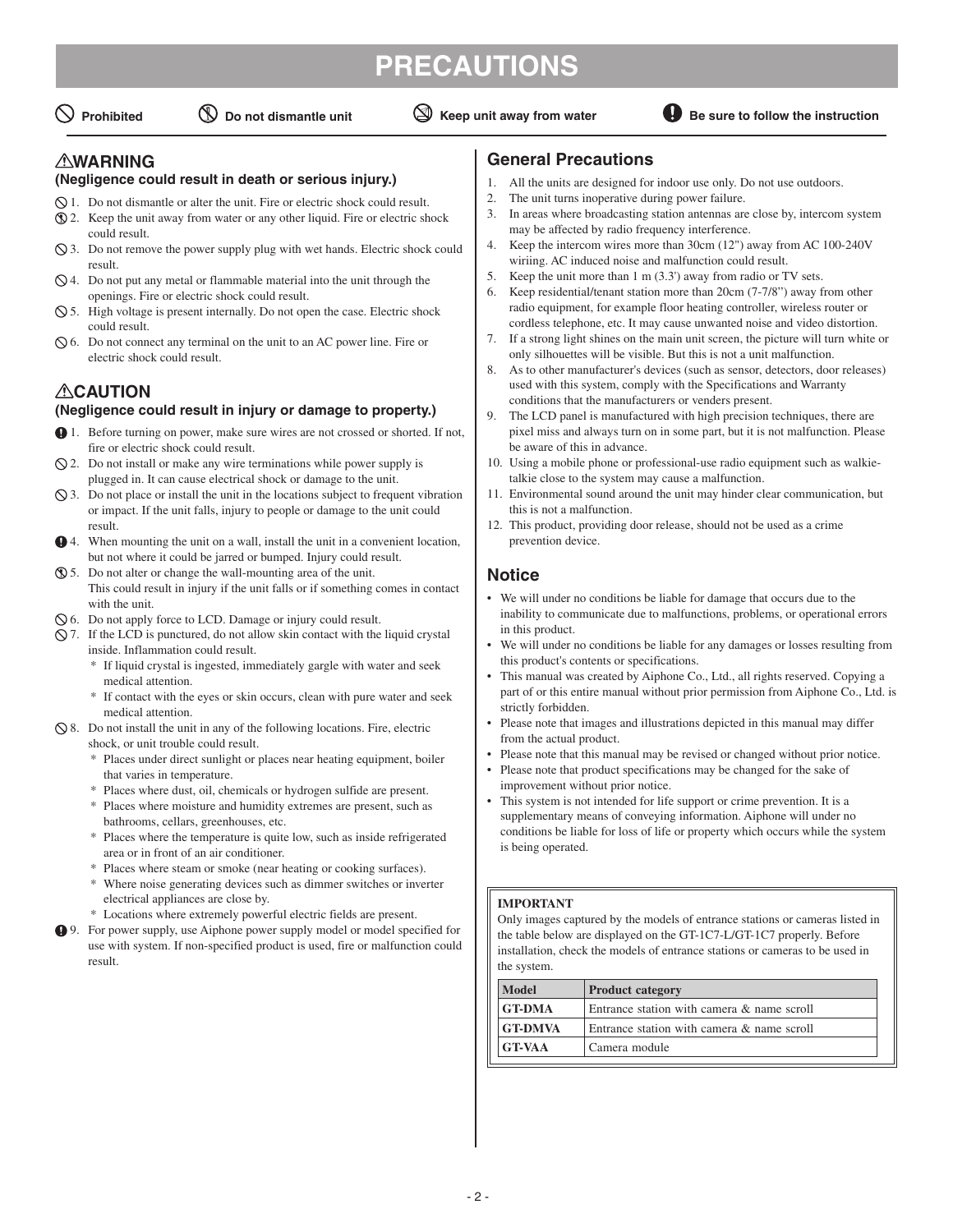#### **Table of Contents**

| <b>2 MOUNTING</b> |
|-------------------|
| 3 WIRING          |
| <b>4 SETTINGS</b> |
|                   |
|                   |

# **1 COMPONENTS**



## **2 MOUNTING**

### **2-1 Mounting locations**

- Install the stations in places where the screen is not exposed to direct sunlight.
- Controls are located on the right side of the station. Allow open space of 5 cm (2") on both sides of the station.
- At least 15 cm (6") of vertical open space from the center of the mounting bracket is needed for mounting the station.







#### \* **GT-1C7-L/GT-1C7 only**

The station has a speaker on the back. Make sure to leave the specified spaces on all the sides to ensure sound clarity.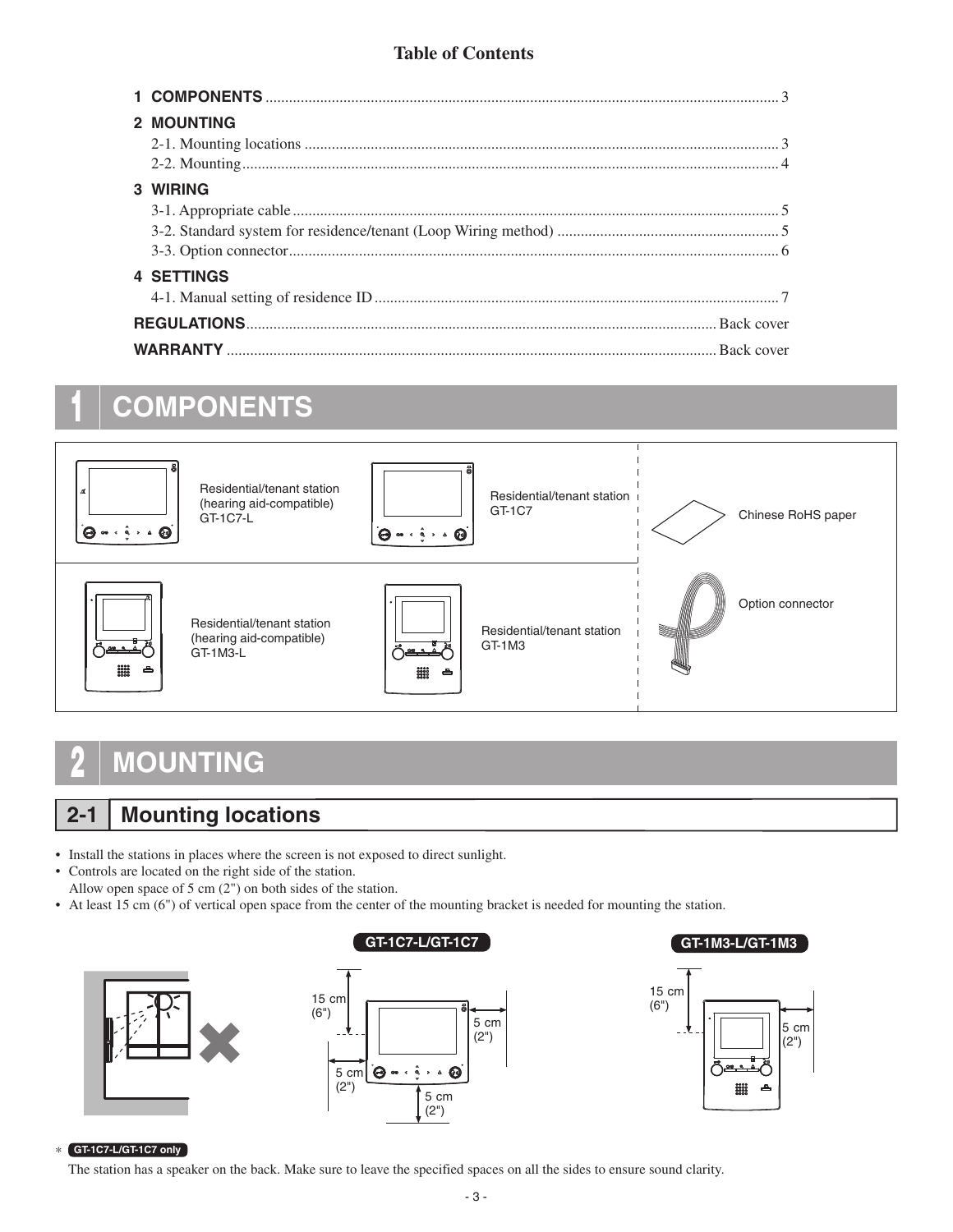### **2-2 Mounting**

#### **Back wiring**

Cut a small round hole  $(630 \text{mm } (1-3/16))$  in the wall for routing wires.



#### **Notes ( GT-1C7-L/GT-1C7 only )**

- The station has a speaker on the back. When using a gang box for routing the wires, use a single gang box and attach the mounting bracket to the wall directly in the way as shown above. If a 2- or 3-gang box is used, audio quality may be altered.
- Depending on the material of the wall, volume and quality of sound coming from the speaker may be altered.

#### **Surface wiring**

The wires can be routed to the top or bottom of the station.

Cut the cable inlet plate of the station to allow passage of the wiring into the station.

If there is a large amount of wiring, strip away the jacket of the wire up to the cable inlet.

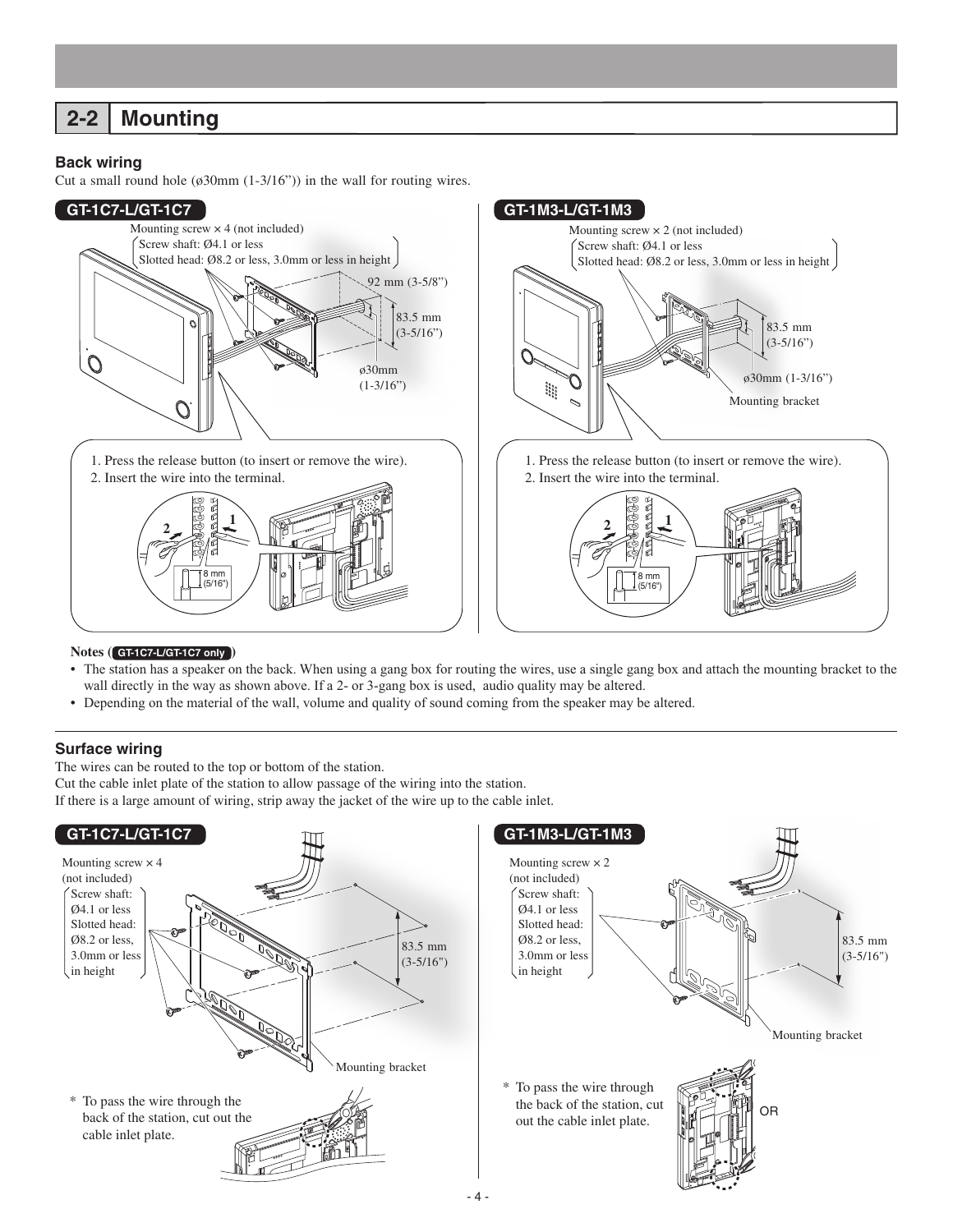# **3 WIRING**

## **3-1 Appropriate cable**

- Use PE (polyethylene)-insulated PVC jacket cable. Parallel or jacketed 2-conductor, mid-capacitance non-shielded cable is recommended.
- Never use individual conductors, twisted pair cable or coaxial cable.





### **3-2 Standard system for residence/tenant (Loop Wiring method)**

**\* Refer to the GT SYSTEM Installation manual (page 27) when connecting the stations by using the 4-way video junction unit (GT-4Z).**

**To prevent shorts, unused cables should be insulated.** 

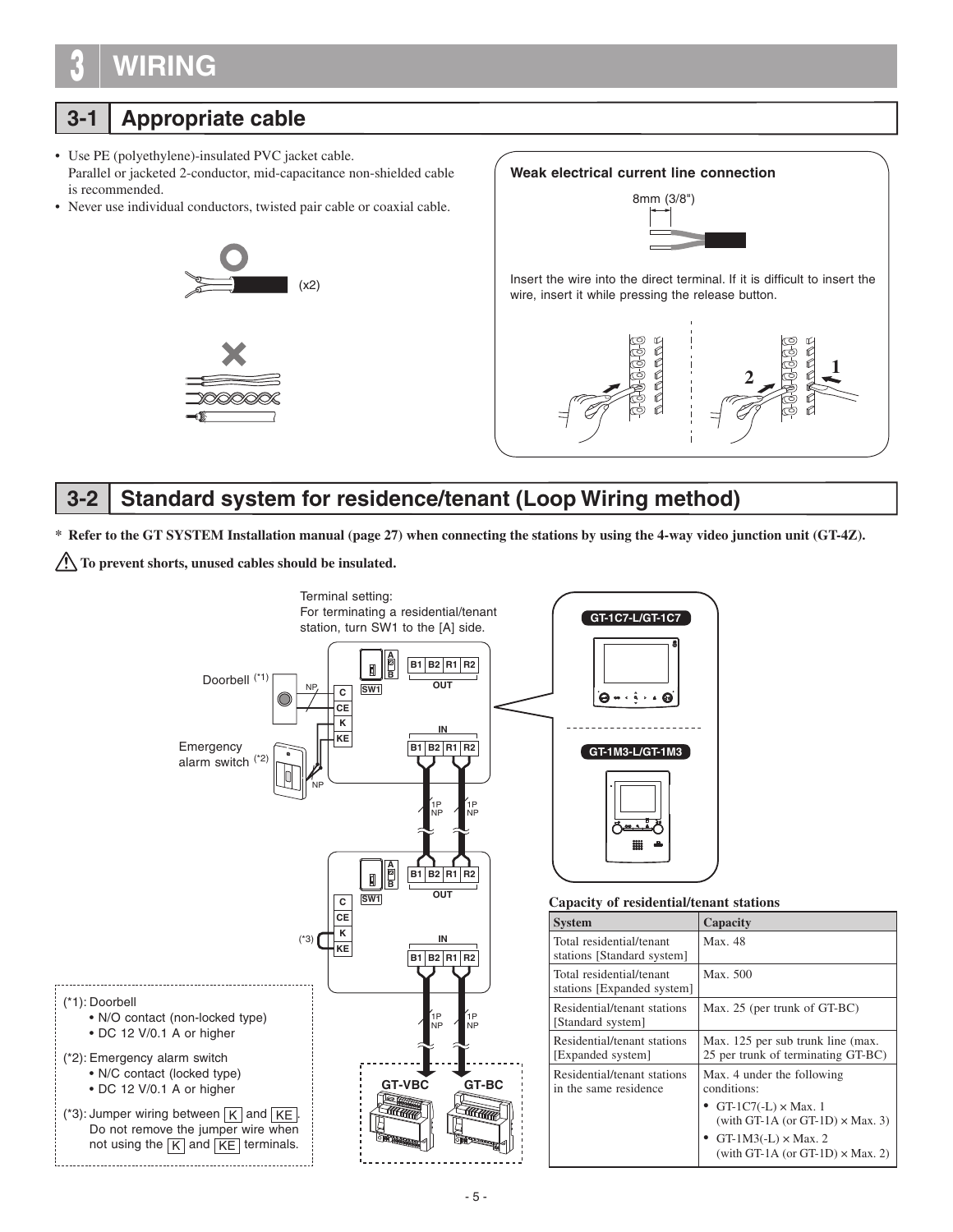### **3-3 Option connector**

 $\triangle$  To prevent shorts, be sure to cut unused lead wires at the bottom and insulate the ends.

#### **GT-1C7-L/GT-1C7**



#### 1 **Doctor call (automatic entry)**

This makes it possible to use the doctor call (automatic entry) function at residential/tenant stations.

Short the DC terminal.

#### 2 **Call notification**

Using the external signaling relay GT-RY allows for the external buzzer to be linked during calling.



#### 3 **Option contact output**

External units such as lights or elevators (as required) can be operated with the option button.

Contact specification: Maximum load AC/DC 24 V, 1 A Minimum load DC 5 V, 100 mA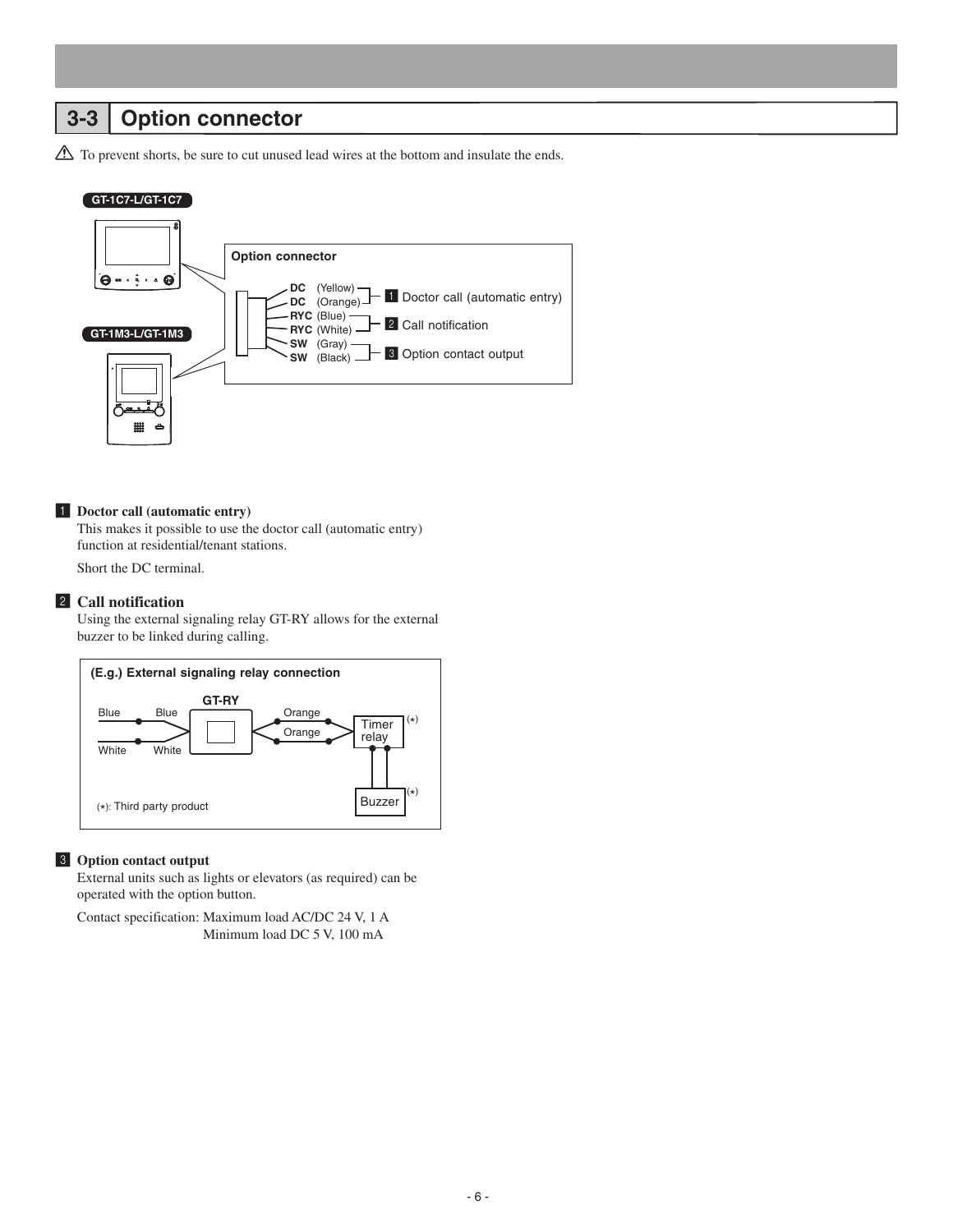# **4 SETTINGS**

Please read the chapter **[5 SETTINGS (COMMON AREA)] of the GT SYSTEM Installation manual** for the settings. However, also read the following for the sections **5-6** and **5-7** only. Those include operations on the GT-1C7-L/GT-1C7 or GT-1M3-L/GT-1M3.



\* Read this section in place of **[5-6 Manual setting of residence ID] of the GT SYSTEM Installation manual**.

Residential/tenant station IDs are automatically assigned during link setting. However, with the GT-1C7-L/GT-1C7 and GT-1M3-L/GT-1M3, they can be set manually using the DIP switches on the station. All are set to OFF in the default settings. When replacing a residential/tenant station due to malfunction, resetting the link is unnecessary as the link can be maintained by duplicating the DIP switches.



- **1** Change the decimal notation ID to binary ID to set the residence ID.
	- 1 indicates  $\Box$  (ON) and 0 indicates  $\Box$  (OFF).
	- For the binary notation, refer to the appendix information about the setup tool and perform settings as shown below.

| Decimal notation   Binary notation |           | <b>DIP</b> switches |  |  |  |
|------------------------------------|-----------|---------------------|--|--|--|
|                                    | 0000 0001 |                     |  |  |  |
| 2                                  | 0000 0010 |                     |  |  |  |
| 3                                  | 0000 0011 |                     |  |  |  |
|                                    | 0000 0100 |                     |  |  |  |
|                                    |           |                     |  |  |  |
| 48                                 | 0011 0000 |                     |  |  |  |
|                                    |           |                     |  |  |  |
| 250                                | 1111 1010 |                     |  |  |  |

- **2** Create a correlation table with the setup tool between the ID set for residences/tenants and the residential/ tenant station names and upload this to the entrance station or security guard station.
	- \* For information on how to use the setup tool, see the text (.txt) file that is installed in the same folder as the setup tool (.exe). Saving programmed data and resident information data to your PC is recommended.
	- Alternatively, set up the system for the entrance station, security guard station, and residential/tenant station. (Refer to [5-7 Setting up the system] of the GT SYSTEM Installation manual.)